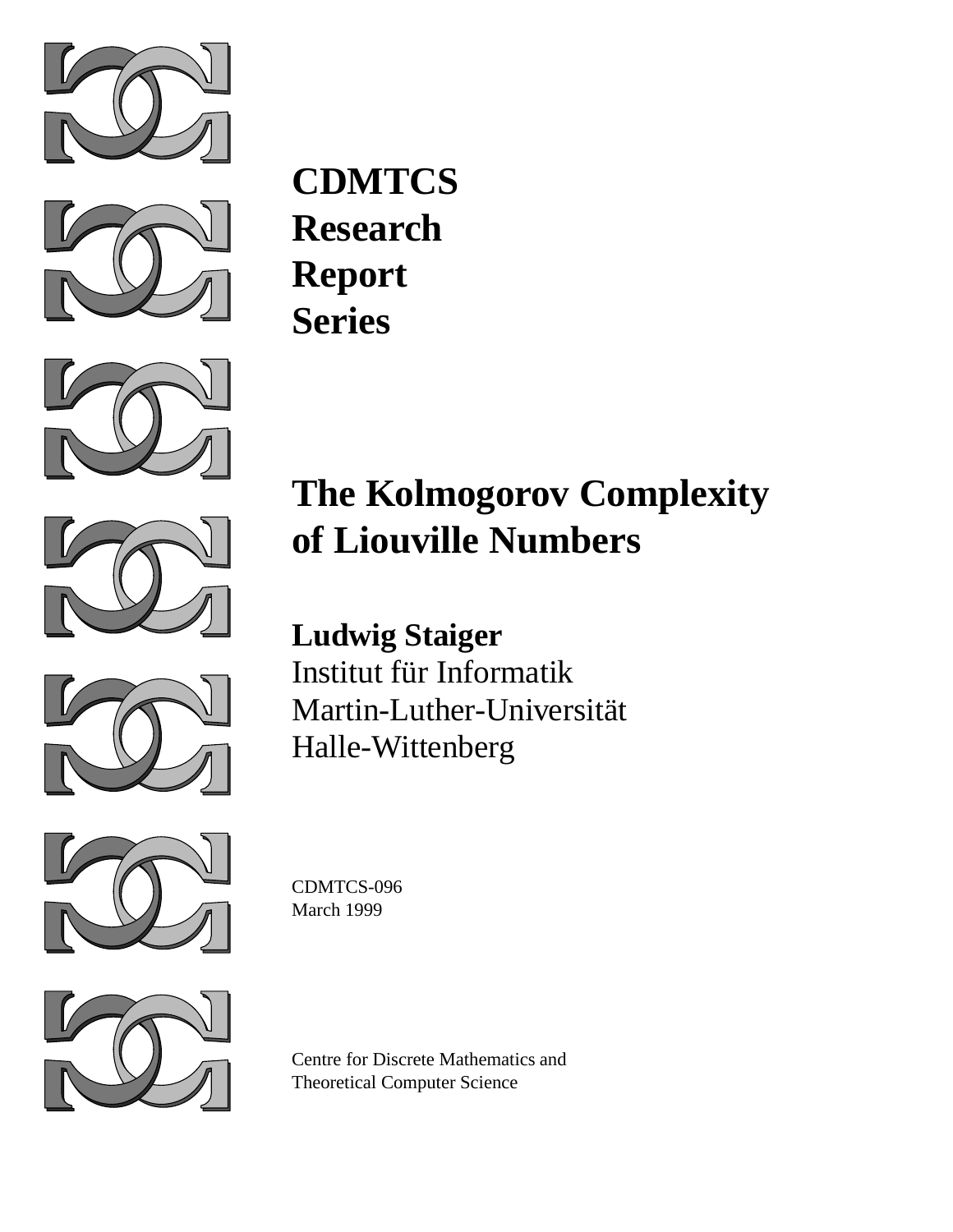# The Kolmogorov Complexity of Liouville Numbers

#### *Ludwig Staiger*

Institut für Informatik Martin-Luther-Universität Halle-Wittenberg Kurt-Mothes-Str. 1, **D–06120** Halle, Germany

#### **Abstract**

We consider for a real number  $\alpha$  the Kolmogorov complexities of its expansions with respect to different bases. In the paper it is shown that, for usual and self-delimiting Kolmogorov complexity, the complexity of the prefixes of their expansions with respect to different bases *r* and *b* are related in a way which depends only on the relative information of one base with respect to the other.

More precisely, we show that the complexity of the length  $l \cdot \log_r b$  prefix of the base *r* expansion of  $\alpha$  is the same (up to an additive constant) as the log<sub>r</sub> *b*-fold complexity of the length *l* prefix of the base *b* expansion of  $\alpha$ .

Then we use this fact to derive complexity theoretic proofs for the base independence of the randomness of real numbers and for some properties of Liouville numbers.

Kolmogorov Complexity is mainly attributed to finite strings over a finite alphabet. As a function or, more coarsely, as a limit it measures the complexity of infinite strings.

Real numbers are described by their (infinite) *r*-ary expansions. Thus, choosing the base *r*, we may attribute Kolmogorov complexity also to real numbers, however, relative to the chosen base. Consequently, it might happen that the Kolmogorov complexity of a real number depends on the chosen base *r*.

Particular cases, where a property of a real number depends an the base *r* are disjunctiveness and Borel normality. An infinite *r*-ary expansion ξ of the real number  $v_r(\xi) := 0.\xi$ is called disjunctive provided every finite *r*-ary string appears as an infix of ξ. Borel normality is defined in a similar way, taking into account also the relative frequencies of the infixes. For more detailed information see, e. g. , [Ca94, He96]. It was already shown in [Cs59, Sc60] that Borel normality and disjunctiveness are not invariant under changes of the base *r*. On the other hand, it was shown in [CJ94], and in another context in [HW98], that the property of randomness of an infinite expansion of a real number is invariant under base change. Besides that it was claimed in [CH94] that the Kolmogorov complexity (as a limit) does not depend on the chosen base *r*.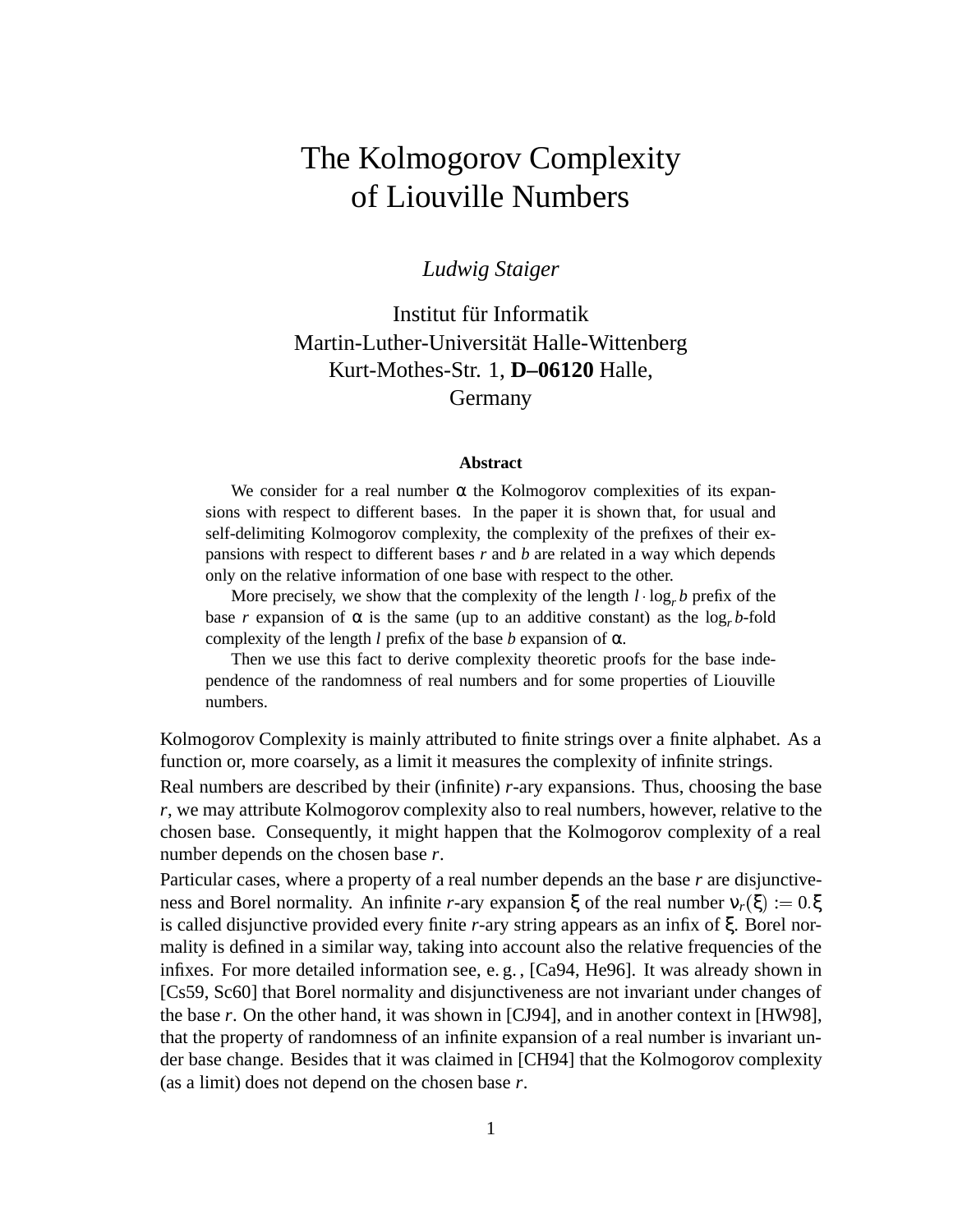In this note we investigate in more detail the Kolmogorov complexities,  $K_r(\xi/n)$  of expansions ξ of a real number with respect to different bases *r*. We show that, if a real number is expanded in the scales of *r* and *b*, respectively, then complexity of the length  $l \cdot \log_{r} b$  prefix of the base *r* expansion of is the same (up to an additive constant) as the log*<sup>r</sup> b*-fold complexity of the length *l* prefix of the base *b* expansion.

This result provides a third proof of the fact that randomness is base invariant for real numbers. Next we investigate the complexity of Liouville numbers, a kind of real numbers famous for an elegant and constructive proof of the existence of transcendental real numbers. Finally, utilizing our complexity theoretic arguments, we calculate the Hausdorff dimension of the set of Liouville numbers and investigate disjunctive Liouville numbers.

## **1 Notation and Preliminaries**

By  $\mathbb{N} = \{0, 1, 2, \ldots\}$  we denote the set of natural numbers. In order to treat the Kolmogorov complexities for arbitrary alphabets we let for  $r \in \mathbb{N}$  be  $X_r := \{0, \ldots, r-1\}$ our alphabet of cardinality card $X_r = r$ . By  $X_r^*$  we denote the set of finite strings (words) on  $X_r$ , including the *empty* word *e*. We consider also the space  $X_r^{\omega}$  of infinite sequences (ω-words) over  $X_r$ . For  $w \in X_r^*$  and  $\eta \in X_r^* \cup X_r^{\omega}$  let  $w \cdot \eta$  be their *concatenation*. This concatenation product extends in an obvious way to subsets  $W \subseteq X_r^*$  and  $F \subseteq X_r^* \cup X_r^{\omega}$ .

By  $w \sqsubseteq \eta$  we denote the prefix relation, that is,  $w \sqsubseteq \eta$  if and only if there is an  $\eta'$  such that  $w \cdot \eta' = \eta$ .

For  $\eta \in X_r^* \cup X_r^{\omega}$  we denote by  $v_r(\eta) := 0.\eta$  the real number with (finite or infinite) base *r* expansion η.

We will consider the self-delimiting as well as the non self-delimiting complexity (cf. [Ca94, LV93]). To this end we fix for every  $r \in \mathbb{N}$  a universal algorithm  $U_r : X_r^* \to X_r^*$  and a universal self-delimiting algorithm  $C_r : X_r^* \to X_r^*$ , the domain of the latter is a prefixfree subset of  $X_r^*$ . Moreover we fix a recursive standard bijection between IN and  $X_r^*$ , *r*-string :  $\mathbb{N} \to X_r^*$ . For the sake of convenience we agree that *r*-string(*n*) is the *n*th string in the quasilexicographical order of  $X_r^*$ . Then  $|r$ -string $(n)| = \lfloor \log_r(n(r-1) + 1) \rfloor \leq 1 +$  $\log_r \max\{n, 1\}.$ 

The *Kolmogorov complexity* of a word  $w \in X_r^*$  is defined as  $K_r(w) := \inf\{|\pi| : \pi \in X_r^* \wedge$  $U_r(\pi) = w$ . Accordingly, the *self-delimiting Kolmogorov complexity* of a word  $w \in X_r^*$  is  $H_r(w) := \inf \{ |\pi| : \pi \in X_r^* \wedge C_r(\pi) = w \}.$ 

In order to prove our results we need the following slight modifications of Theorem 5.1.b.ii in [Ca94] and Theorem 3.5 in [CC96]. We call a function  $f : M \to M'$  of *bounded ambiguity* provided there is a  $k \in \mathbb{N}$  such that for every  $m \in M'$  the preimage  $f^{-1}(m)$  has no more than *k* elements, and we call a function  $h : \mathbb{N} \to \mathbb{N}$  *semi-computable from above* if the set  $M_h := \{(n, j) : h(n) \leq j\}$  is recursively enumerable.

- **Theorem 1** *1. Let*  $f : \mathbb{N} \to X_r^*$  be a recursive function of bounded ambiguity. Then  $\sum_{n\in\mathbb{N}} r^{-H_r(f(n))} < \infty$ .
	- 2. If  $g: \mathbb{N} \to X_r^*$  is recursive and  $h: \mathbb{N} \to \mathbb{N}$  is semi-computable from above such that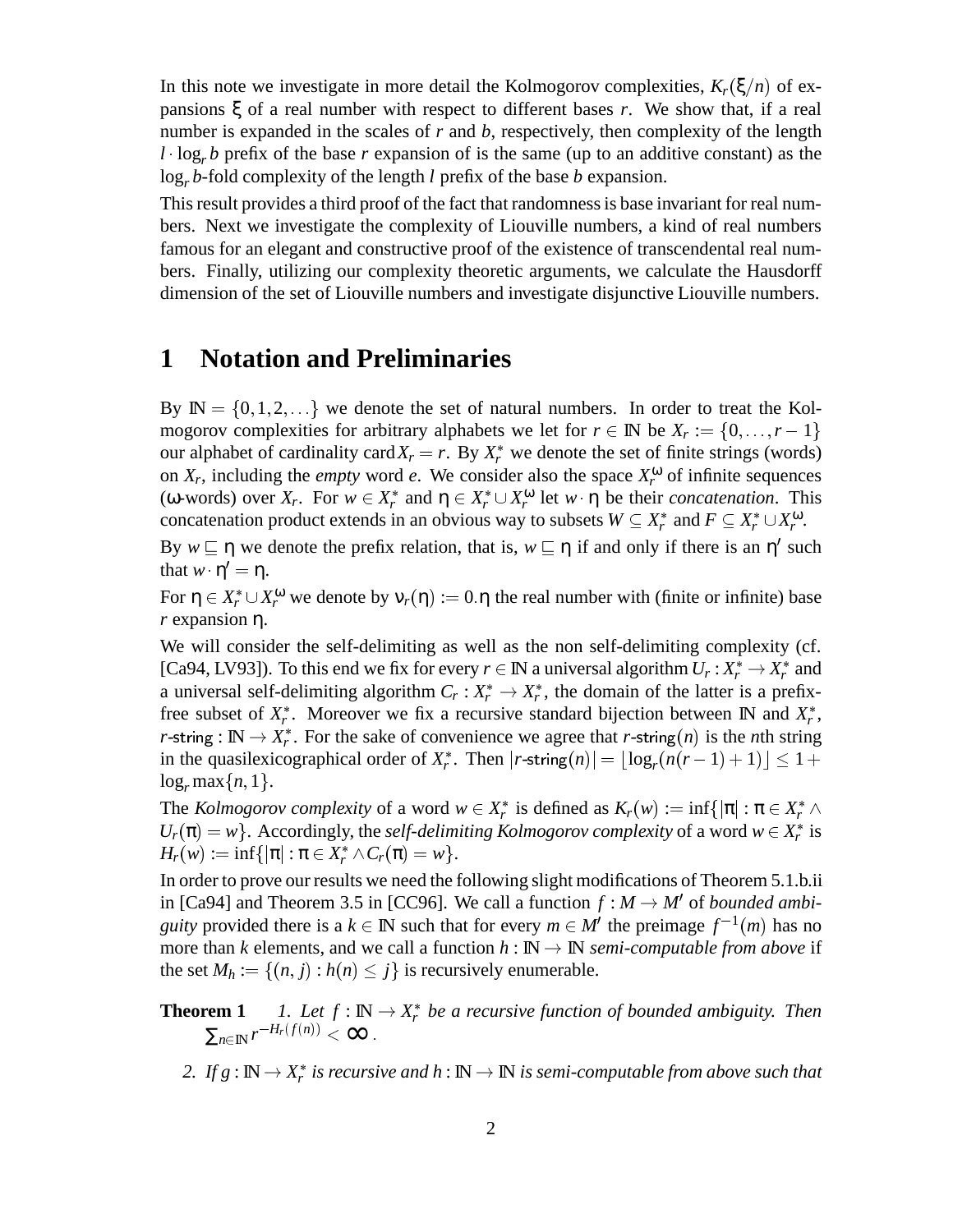$\sum_{n\in\mathbb{N}} r^{-h(n)} < \infty$  then  $\exists c (c \in \mathbb{N} \land \forall n (n \in \mathbb{N} \rightarrow H_r(\varrho(n)) \leq h(n) + c)$ .

$$
\mathcal{L}(\mathcal{C} \subseteq \mathbb{R}^{N \times 100} (N \subseteq \mathbb{R}^{N \times 121} (S(N)) \subseteq N(N) + 8))
$$

**Proof.** 1. It is well-known that the self-delimiting complexity satisfies the inequality  $\sum_{w \in X_r^*} r^{-H_r(w)} < \infty$  (see [Ca94, LV93]). Let card  $f^{-1}(w) \leq k$  for every  $w \in X_r^*$ . Then

$$
\sum_{n\in\mathbb{N}} r^{-H_r(f(n))} = \sum_{w\in X_r^*} \text{card} f^{-1}(w) \cdot r^{-H(w)} \leq k \cdot \sum_{w\in X_r^*} r^{-H_r(w)} < \infty \; .
$$

2. If  $\sum_{n \in \mathbb{N}} r^{-h(n)} < \infty$  then also  $\sum_{n \in \mathbb{N}}$ ∑  $j \geq h(n)$  $r^{-j} = \frac{r}{r-1} \cdot \sum_{n \in \mathbb{N}} r^{-h(n)} < \infty$ . Consequently,

there is an *m*  $\in \mathbb{N}$  such that  $\sum_{n \in \mathbb{N}} \sum_{j \geq h(n)} r^{-h(n)-m} \leq 1$ .

Let  $f_h : \mathbb{N} \to X_r^* \times \mathbb{N}$  be a recursive function enumerating the recursively enumerable set  $M_h := \{(r\text{-string}(n), j) : j \ge h(n) + m\}$ . Above we derived the inequality  $\sum_{(r\text{-string}(n), j) \in M_h} r^{-j}$  $1.$  Thus, according to the Kraft-Chaitin Theorem (Theorem 4.17 in [Ca94]) there is a mapping  $C: X_r^* \to X_r^*$  with prefix-free domain such that  $C(w_{n,j}) = r$ -string(*n*) for some word  $w_{n,j} \in X_r^j$  whenever  $(r\text{-string}(n), j) \in M_h$ .

Then  $C':= g\circ r$ -string<sup>-1</sup>  $\circ$   $C$  :  $X_r^*\to X_r^*$  is a partial recursive function with the same prefixfree domain as *C* and  $C'(w_{n,j}) = g(n)$  for all  $n, j \in \mathbb{N}$ . Since  $H_r(g(n)) \leq H_{C}(g(n)) + c$  $\text{where } H_{C}(w) := \inf \{ |\pi| : \pi \in X_r^* \wedge C'(\pi) = w \}, \text{ we have } H_r(g(n)) \le h(n) + m + c.$ 

The next theorem relates the complexities  $K_r$  and  $H_r$  to their counterparts for alphabets of different size card $X_b = b$ ,  $K_b$  and  $H_b$ , respectively. To this end we denote by trans $b_{b,r}$ : *b*-string  $\circ$   $r$ -string $^{-1}$  :  $X_r^* \to X_b^*$  the standard bijection between  $r$ -ary and  $b$ -ary words.

**Theorem 2** Let  $f : \mathbb{N} \to X_b^*$  be a recursive function of bounded ambiguity, and let g:  $\mathbb{N} \to X_r^*$  be a recursive function. Then there is a constant  $c > 0$  such that for all  $n \in \mathbb{N}$ *the following inequalities hold true*

$$
K_r(g(n)) \leq \log_r b \cdot K_b(f(n)) + c \text{ and}
$$
  

$$
H_r(g(n)) \leq \log_r b \cdot H_b(f(n)) + c.
$$

**Proof.** Let card  $f^{-1}(w) \leq k$  for all  $w \in X_b^*$ . We define a function  $\phi: X_r^* \to X_r^*$  in the following way:

If  $|\pi| \leq k$  let  $\phi(\pi) := e$  (the empty word). Otherwise split the input  $\pi \in X_r^*$  in two parts  $\pi_1 \cdot \pi_2$  such that  $|\pi_1| = k$ .

Set  $m := (|r\text{-string}^{-1}(\pi_1)| \pmod{k}) \in \{1,\ldots,k\}.$ 

Then translate  $\pi_2$  via the standard bijection trans $_{b,r}: X_r^* \to X_b^*$  into a program  $\sigma :=$ trans $b_{b,r}(\pi_2) \in X_b^*$ . Compute  $U_b(\sigma)$  for a universal computer w.r.t.  $X_b^*$ . If  $U_b(\sigma)$  is defined then take from the set  $\{i : f(i) = U_b(\sigma)\}$  the *m*-th element, *n* (say), and compute *g*(*n*).

Thus, if  $f(n) = U_b(\sigma)$  then card  $f^{-1}(f(n)) \leq k$  and there is a prefix  $\pi_1$  such that we have  $\phi(\pi) = g(n)$  for  $\pi := \pi_1 \cdot \text{trans}_{r,b}(\sigma)$ . Finally observe that  $K_{\phi}(g(n)) \leq |\pi| \leq k + \lceil |\sigma| \cdot$  $\log_e b$ .

In the case of self-delimiting complexity, the assertion follows from the previous theorem, because  $\sum_{n\in\mathbb{N}} r^{-\log_r b \cdot H_b(f(n))} < \infty$ .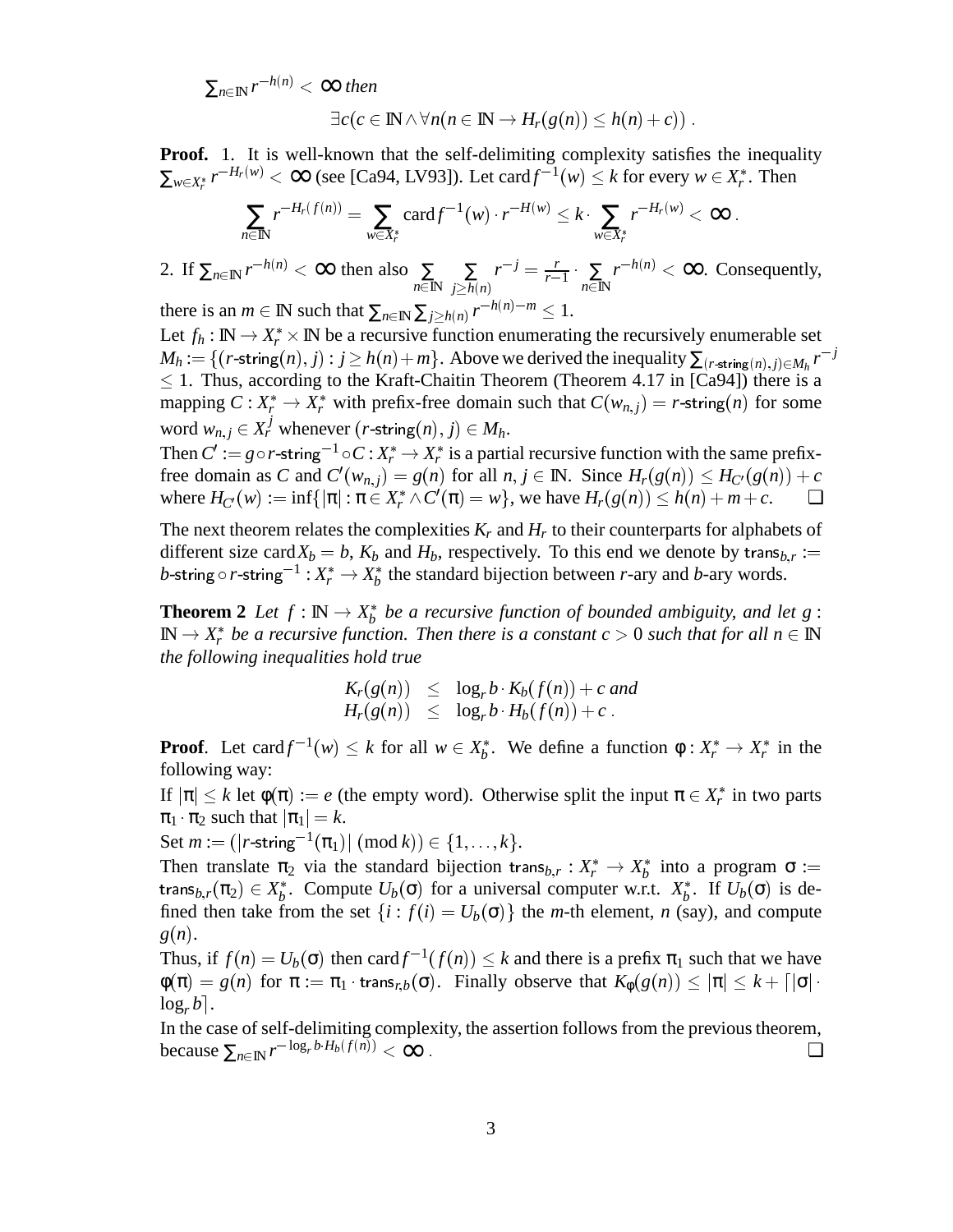# **2 Base independence**

In this section we consider expansions of real numbers with respect to different bases. It is well known that the mappings converting real numbers from scale *r* to scale *b* are not continuous functions mapping the *r*-ary expansion  $\xi \in X_r^{\omega}$  of a real number  $\alpha \in [0, 1]$  to a *b*-ary expansion  $\Phi(\xi) \in X_b^{\omega}$  of the same number. For instance, in the case  $r = 3$  and  $b = 2$  for  $\alpha = \frac{1}{2}$ , that is,  $\xi = 111... \in \{0, 1, 2\}^{\omega}$  we do not know the first bit of the  $\omega$ -word  $\Phi(\xi) \in \{0,1\}^{\omega}$  until we know the whole infinite ω-word ξ. For a more detailed account see [We92].

Despite this fact, we can show that the Kolmogorov complexities of the expansions of the same real number  $\alpha$  do not differ too much. To this end we denote by  $K_r(\xi/l)$  ( $H_r(\xi/l)$ ) the (self-delimiting) Kolmogorov complexity of the prefix of length *l* of the ω-word ξ  $\in$  $X_r^{\omega}$ , that is,  $K_r(\xi/l) := K_r(w)$   $(H_r(\xi/l) := H_r(w))$  where  $w \subset \xi$  and  $|w| = l$ .

The aim of this section is to prove the following theorem.

**Theorem 3** *Let*  $\alpha \in [0,1]$  *be a real number, and let*  $\xi \in X_r^{\omega}$  *and*  $\beta \in X_b^{\omega}$  *be its base r and base b expansions, respectively.*

*Then there is a constant c such that for every*  $l \in \mathbb{N}$  *the following equations hold true:* 

$$
|K_r(\xi/\lfloor l \cdot \log_r b \rfloor) - \log_r b \cdot K_b(\beta/l)| \leq c, \text{ and}
$$
  

$$
|H_r(\xi/\lfloor l \cdot \log_r b \rfloor) - \log_r b \cdot H_b(\beta/l)| \leq c.
$$

In order to prove Theorem 3, it suffices to show the inequalities

$$
K_r(\xi/\lfloor l\cdot \log_r b\rfloor) \leq \log_r b \cdot K_b(\beta/l) + c \text{, and} \qquad (1)
$$

$$
H_r(\xi/[l \cdot \log_r b]) \leq \log_r b \cdot H_b(\beta/l) + c \,. \tag{2}
$$

To this end we derive the following facts establishing some connections between the prefixes of *r*-ary expansions *b*-ary expansions of the same real number.

**Fact 4** *Let*  $0 \le a_1 < a_2 \le 1$  *for some real numbers*  $a_1, a_2 \in \mathbb{R}$  *and let*  $r \in \mathbb{N}$ ,  $r \ge 2$ . *Then there is at least one*  $a \in \mathbb{N}$  *such that the interval*  $[a_1, a_2]$  *is contained in the interval*  $\left[\frac{a-1}{r^m}, \frac{a+1}{r^m}\right]$  where  $m := \lfloor \log_r \frac{1}{a_2-a_1} \rfloor$ .

This fact is illustrated in the following picture.



*Remark.* Observe that for  $a_2 - a_1 \leq r^{-m}$  it is not always possible to cover the interval  $[a_1, a_2]$  by a single *r*-ary interval  $\left[\frac{a}{r^m}, \frac{a+1}{r^m}\right]$ . Fact 4 shows that, however, it is possible to cover  $[a_1, a_2]$  by two adjacent *r*-ary intervals.

We note still that every real  $\alpha \in \left[\frac{a}{r^m}, \frac{a+1}{r^m}\right]$  has an *r*-ary expansion which starts with the same prefix  $w(a, m)$  of length *m*, that is, an expansions between  $w(a, m) \cdot 0^{\omega}$  and  $w(a, m) \cdot$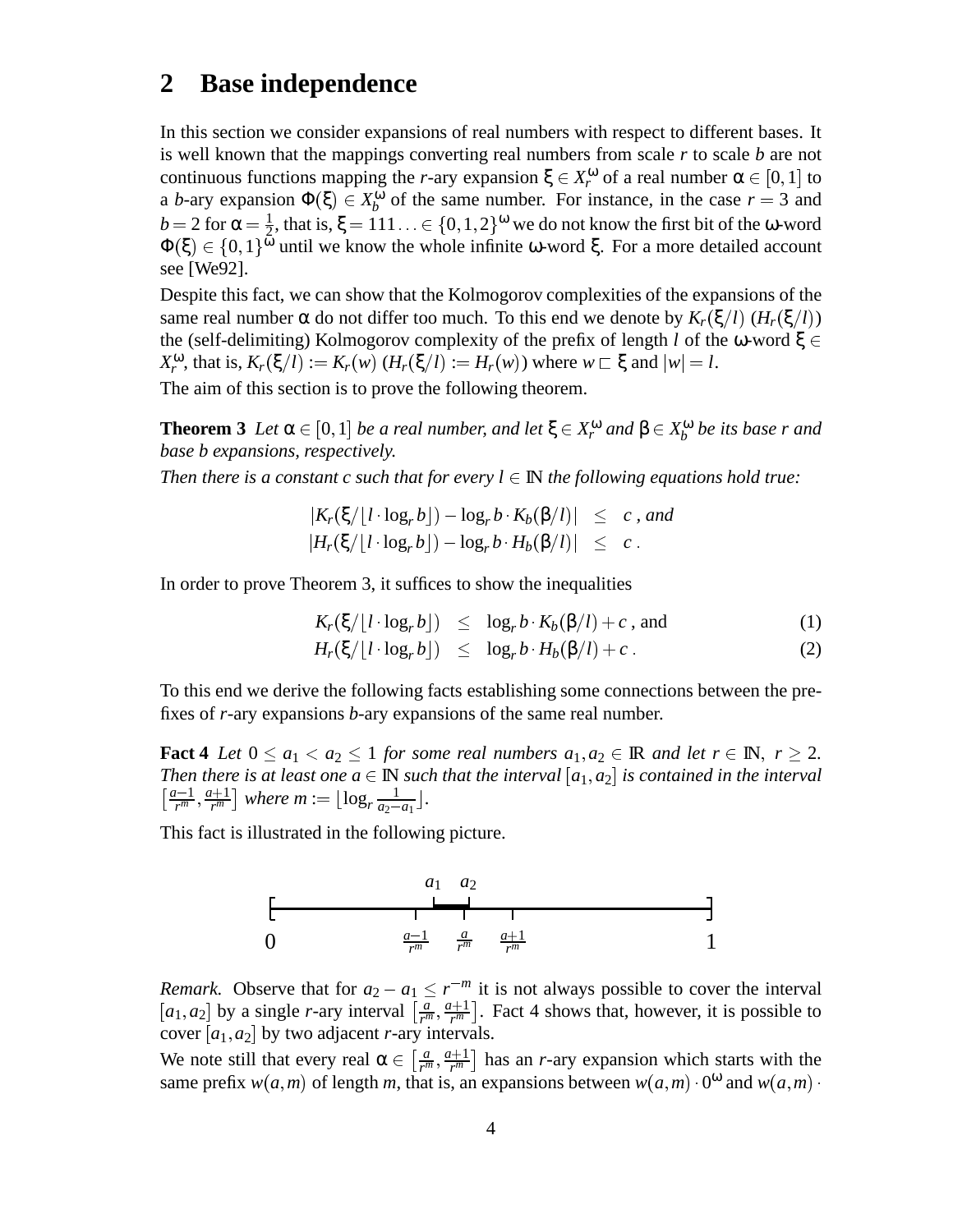$(r-1)^{\omega}$ . Here  $w(a,m)$  is obtained by writing the number  $a \in \mathbb{N}$  in *r*-ary notation and filling with leading zeros up to the length *m* provided  $a < r^m$ .

The following fact summarizes our considerations about the containment of real intervals in *r*-ary intervals. To this end let  $Cov<sub>r</sub>(a<sub>1</sub>, a<sub>2</sub>; a)$  denote the above illustrated fact that  $[a_1, a_2] \subseteq \left[\frac{a-1}{r^m}, \frac{a+1}{r^m}\right]$  where  $m := \lfloor \log_r \frac{1}{a_2 - a_1} \rfloor$ .

**Fact 5** *The relation*

$$
R_r := \{(a_1, a_2, a) : a_1, a_2 \in \mathbb{Q} \cap [0, 1] \land a \in \mathbb{N} \land \mathsf{Cov}_r(a_1, a_2; a)\}
$$

*is recursive and contains for every pair*  $a_1, a_2 \in \mathbb{Q} \cap [0, 1]$  *such that*  $a_1 < a_2$  *at least one triple*  $(a_1, a_2, a)$  *where*  $a \in \mathbb{N}$ .

As a consequence of Fact 5 we obtain that the functions  $h_r$ ,  $r \geq 2$  defined by

$$
h_r : (\mathbb{Q} \cap [0,1])^2 \to \mathbb{N} \text{ where}
$$
  
\n
$$
h_r(a_1, a_2) = \begin{cases} \mu a(a \in \mathbb{N} \wedge \text{Cov}_r(a_1, a_2; a)), & \text{if } a_1 < a_2 \\ 0, & \text{otherwise} \end{cases}
$$
 (3)

are computable and satisfy the following properties.

**Property 6** *Let*  $0 \le a_1 < a_2 \le 1$  *and m* :=  $\lfloor \log_r \frac{1}{a_2 - a_1} \rfloor$ *. Then* 

$$
h_r(a_1, a_2) \leq r^m \quad \text{and} \tag{4}
$$
\n
$$
[a_r, a_r] \in [h_r(a_1, a_2) - 1 \quad h_r(a_1, a_2) + 1] \tag{5}
$$

$$
[a_1, a_2] \subseteq \left[\frac{h_r(a_1, a_2) - 1}{r^m}, \frac{h_r(a_1, a_2) + 1}{r^m}\right]. \tag{5}
$$

**Proof of Theorem 3.** Let  $v = \beta(1) \dots \beta(l)$ , that is,  $|v| = l$ . Then  $0 \le v_b(\beta) - v_b(v) \le b^{-|v|}$ . According to Fact 4 and Property 6 the numbers

$$
a(v) := h_r(v_b(v), v_b(v) + b^{-|v|}) \text{ and}
$$
  

$$
m(v) := \lfloor \log_r b^{|v|} \rfloor
$$

satisfy  $v_b(\beta) \in \left[\frac{a(v)-1}{r^{m(v)}}, \frac{a(v)}{r^m}\right]$  $r^{m(v)}$  ;  $r^{m(v)}$  $\frac{a(v)+1}{r^{m(v)}}\right]$ . Thus there is an *r*-ary expansion of  $v_b(\beta)$  starting with  $w(a(v) - 1, m(v))$  or with  $w(a(v), m(v))$ .

Summarizing the preceding discussion, we obtained recursive functions  $h_-, h_+ : X_b^* \to X_r^*$ such that  $h_{-}(v) := w(a(v) - 1, m(v))$  and  $h_{+}(v) := w(a(v), m(v))$ .<sup>1</sup>

The proof is now finished by applying Theorem 2 in the following way:

$$
\begin{array}{ccc}\nw(a(v),m(v)) & \xleftarrow{g} & 2n \\
w(a(v)-1,m(v)) & \xleftarrow{g} & 2n+1\n\end{array}\n\begin{array}{ccc}\n\end{array}\n\right\}\n\stackrel{f}{\longrightarrow} v = b\text{-string}(n) ,
$$

<sup>&</sup>lt;sup>1</sup>The choice between the two functions  $h_-, h_+$  provides the missing information which prevented us, in the general case, from a continuous conversion between *b*-ary and *r*-ary expansions of real numbers. Observe, that the information we need to accomplish the choice between  $w(a(v) - 1, m(v))$  and  $w(a(v), m(v))$ is only *one* bit.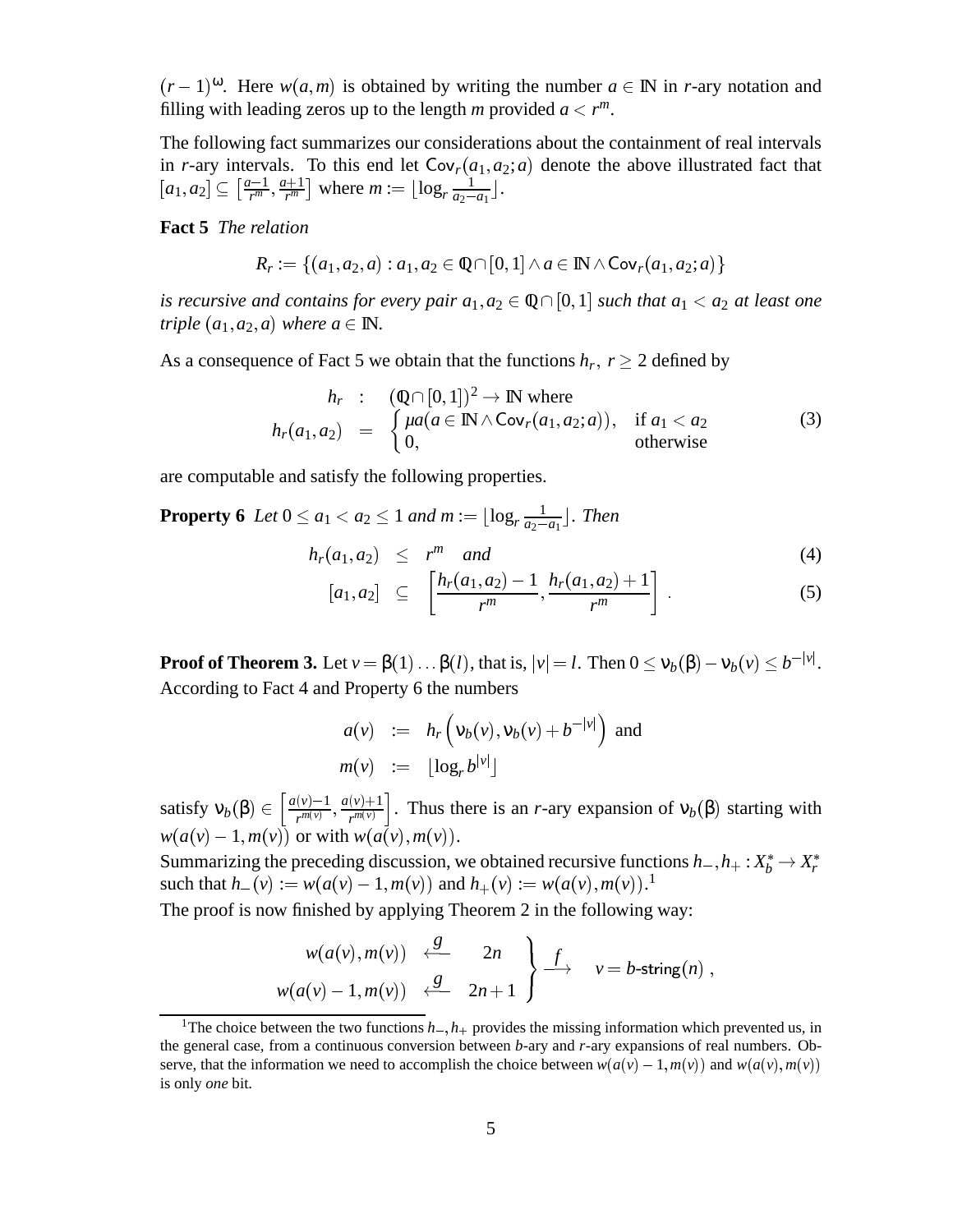that is, we associate with every word  $v \in X_b^*$  two natural numbers  $2n, 2n + 1$  via

$$
f(2n) := f(2n+1) := b\text{-string}(n) ,
$$

and, on the other hand, the function *g* maps the natural numbers  $2n$  and  $2n + 1$  to the words  $w(a(v) - 1, m(v)) \in X_r^*$  and  $w(a(v), m(v)) \in X_r^*$ , respectively:

$$
g(2n) := h_{-}(b\text{-string}(n)) \text{ and}
$$
  

$$
g(2n+1) := h_{+}(b\text{-string}(n)).
$$

It is obvious that *f* is of bounded ambiguity, so Eqs. (1) and (2) follow from Theorem 2. $\Box$ 

### **3 The complexity of real numbers**

In this section we consider the Kolmogorov complexity of real numbers with certain properties: the first class is the mentioned in the introduction class of random real numbers, and the second is the class of Liouville numbers, well-known as constructive examples of transcendental numbers.

To this end we introduce the lower and upper limit of the relative complexity of an ω-word  $\xi \in X_r^*.$ 

$$
\underline{\kappa}(\xi) := \liminf_{n \to \infty} \frac{K_r(\xi/n)}{n} \text{ and } \kappa(\xi) := \limsup_{n \to \infty} \frac{K_r(\xi/n)}{n} \tag{6}
$$

Since  $|H_r(\xi/n) - K_r(\xi/n)| \le o(n)$  it is of no importance whether we use the usual or self-delimiting complexity.

>From Theorem 3 above we conclude that for a real number  $\alpha \in [0, 1]$  we can define its lower and upper limit of complexity in the same way as in Eq. (6):

 $\underline{\kappa}(\nu_r(\xi)) := \underline{\kappa}(\xi)$  and  $\kappa(\nu_r(\xi)) := \kappa(\xi)$ .

#### **3.1 Random reals**

It was widely believed that the notion of randomness of a real number  $\alpha$  is independent of the base of the expansion in which  $\alpha$  is represented. Sound proofs of this fact were given only recently by different means [CJ94, HW98]. Here we give a third proof relying on the following definition of random sequences by self-delimiting Kolmogorov complexity (cf. [Ca94, Ch87, LV93]).

**Definition 1** An  $\omega$ -word  $\xi \in X_r^{\omega}$  is called random provided

$$
\lim_{l\to\infty}H_r(\xi/l)-l=\infty.
$$

Now from Theorem 3 the proof of the independence result is immediate.

**Lemma 7** *Let*  $\alpha \in [0, 1]$  *be a real number which is random in the scale of r. Then for*  $b \in \mathbb{N}, b \ge 2$  *the*  $\omega$ *-word*  $\beta \in X_b^{\omega}$  *with*  $v_b(\beta) = \alpha$  *is random.*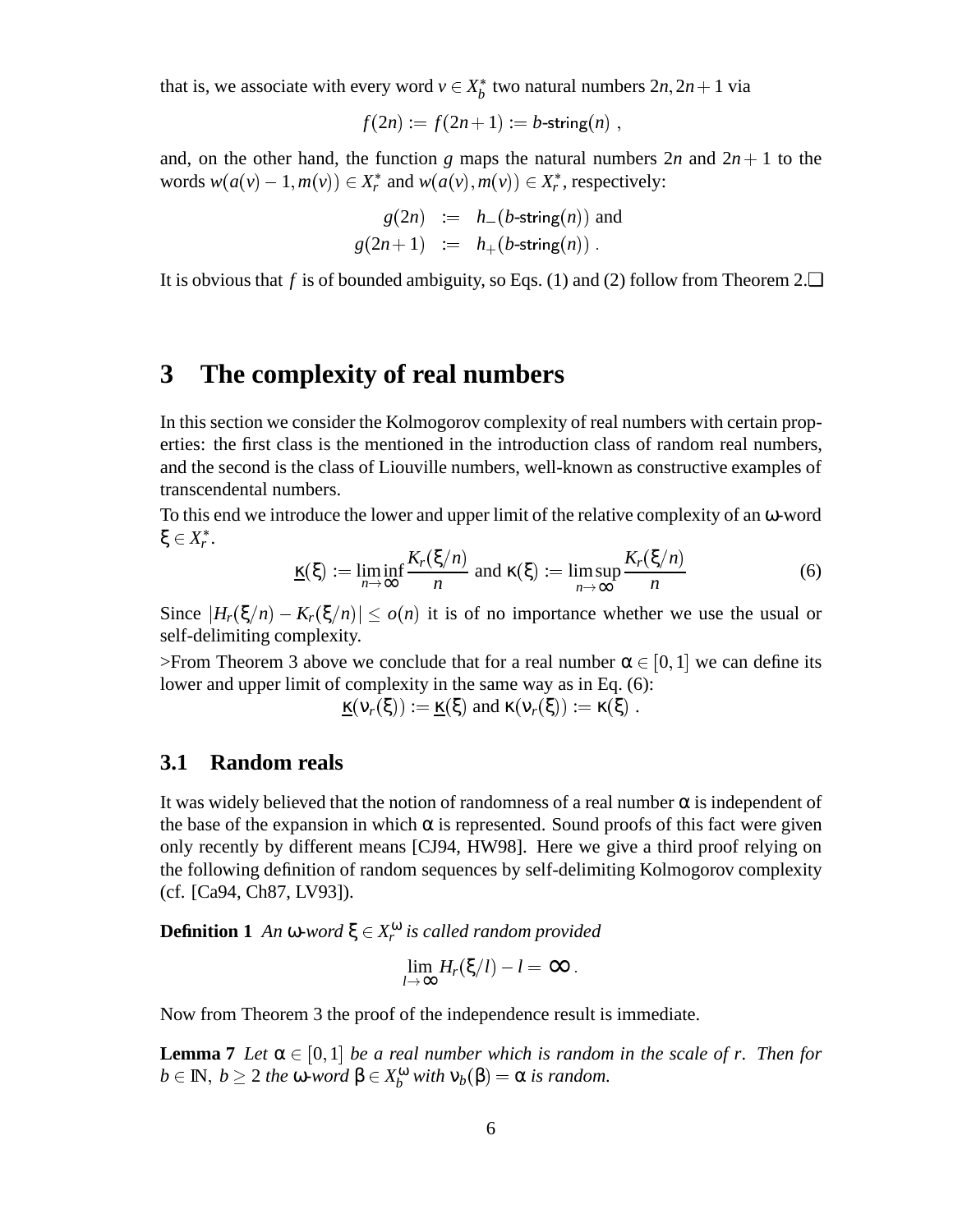#### **3.2 The Kolmogorov complexity of Liouville numbers**

The real numbers we deal with in this section are named after Liouville who invented them to demonstrate the existence of transcendental numbers. They are characterized by the fact that they have, although in a nonconstructive way, very tight rational approximations.

**Definition 2** *A real number*  $\alpha \in \mathbb{R}$  *is called a Liouville number provided* 

*1.* α *is irrational.*

2. 
$$
\forall n (n \in \mathbb{N} \rightarrow \exists p, q (p, q \in \mathbb{N} \land q > 1 \land |\alpha - \frac{p}{q}| < \frac{1}{q^n})).
$$

It should be noted that every Liouville number is transcendental (see  $[Ox71]$ ).<sup>2</sup> We obtain our first result.

**Lemma 8** *If*  $\alpha \in [0, 1]$  *is a Liouville number then*  $\kappa(\alpha) = 0$ *.* 

**Proof.** We show that for the binary expansion  $\eta \in \{0, 1\}^{\omega}$  of  $\alpha$  for every  $n \in \mathbb{N}$  there is an  $l \geq n$  such that

$$
\frac{K_2(\eta/l)}{l} \le \frac{\log_2 n}{n}
$$

Let  $|\alpha - \frac{p}{q}| < \frac{1}{q^n}$ , where  $0 \le p \le q$ . We use the function  $h_2$  defined in Eq. (3). Since  $\alpha \in$  $\left(\frac{p}{q}-\frac{1}{q^n},\frac{p}{q}+\frac{1}{q^n}\right)$ , w  $\left(\frac{p}{q} + \frac{1}{q^n}\right)$ , we obtain for  $a := h_2(\frac{p}{q} - \frac{1}{q^n}, \frac{p}{q} + \frac{1}{q^n})$  the  $\frac{p}{q} + \frac{1}{q^n}$  the restriction  $a \le m := \log_2 \frac{q^n}{2} =$  $\overline{2}$  =  $n \cdot \log_2 q - 1$ . As in the discussion following Fact 4 we define words  $w(a-1,m)$  and  $w(a,m)$  of length  $m = |n \cdot \log_2 q| - 1$ , one of them being a prefix of  $\eta$ .

Both words  $w(a-1,m)$  and  $w(a,m)$  can be specified by the numbers *n*, *p*, *q*. Utilizing a prefix-free binary encoding code :  $\text{I\!N}\rightarrow\{0,1\}^*$  of the natural numbers, where  $|\textsf{code}(n)|$   $\leq$ 2  $\log_2 n$  for  $n \geq 4$ , we obtain programs of the form

$$
\pi_{n,p,q}(i):=i\cdot \text{\rm code}(n)\cdot \text{\rm code}(p)\cdot \text{\rm code}(q),\ i\in\{0,1\}\ ,
$$

and a computable function  $\psi: \{0,1\}^* \to \{0,1\}^*$  such that

 $\Psi(\pi_{n,p,q}(0)) = w(a-1,m)$  and  $\Psi(\pi_{n,p,q}(1)) = w(a,m)$ .

Consequently,  $K_w(w(a-1,m)), K_w(w(a,m)) \leq 1 + 2\log_2 n + 2\log_2 p + 2\log_2 q \leq 1 +$  $2\log_2 n + 4\log_2 q$ , and hence  $K_2(w(a-1,m)), K_2(w(a,m)) \le c + 2\log_2 n + 4\log_2 q$  for all triples  $(n, p, q)$  such that  $|\alpha - \frac{p}{q}| < \frac{1}{q^n}$  and  $n, q \ge 4$ . Now, observe that in view of Definition 2 the values of the denominator  $q$  grow with the value of the exponent of precision *n*. Thus

$$
\frac{K_2(\eta/\lfloor n\cdot \log_2 q -1\rfloor)}{\lfloor n\cdot \log_2 q -1\rfloor} \leq \frac{\log_2 n}{n}
$$

if *n* (and hence *q*) is large enough.  $\Box$ 

In connection with Definition 1 we obtain the following.

<sup>&</sup>lt;sup>2</sup>Moreover, since  $n \ge l \cdot (\log_2 k + 1)$  and  $|\alpha - \frac{p}{q}| < \frac{1}{q^n}$  imply  $|(\alpha + \frac{m}{k}) - (\frac{p}{q} + \frac{m}{k})| < \frac{1}{(q \cdot k)^l}$ , the sum of a Liouville number and a rational number is again a Liouville number, whereas, as we shall see below, every real is the sum of at most two Liouville numbers.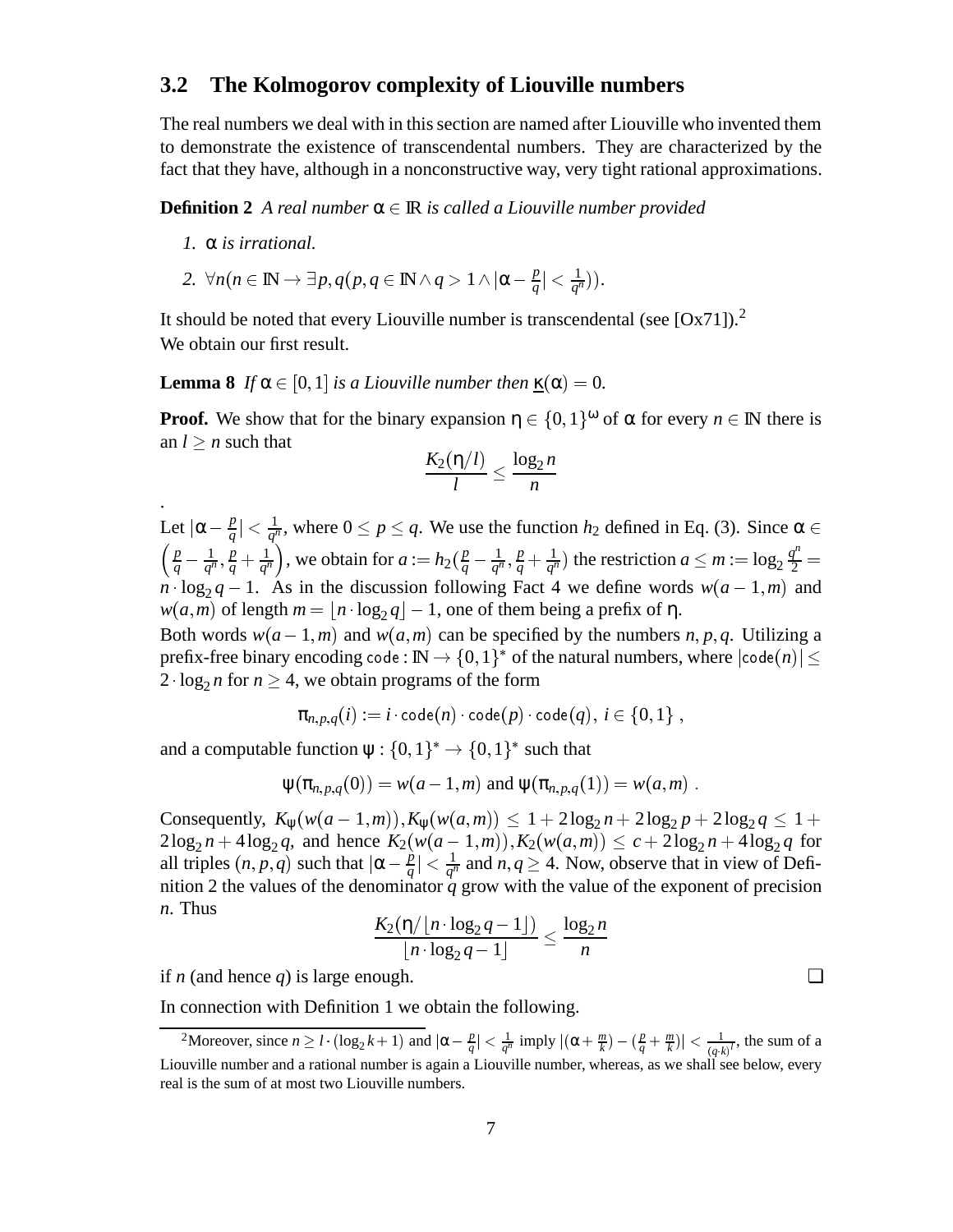**Corollary 9** *No Liouville number is a random real.*

Though Liouville numbers are not random, we show that the upper limit of complexity reaches its maximum value  $κ(α) = 1$  also for certain Liouville numbers α. We consider the following set constructed similar to the one in Example 3.18 of [St93].

#### **Example 10** Define

$$
F := X_r \cdot \prod_{i \in \mathbb{N}} X_r^{2i \cdot (2i)!} \cdot 0^{(2i+1) \cdot (2i+1)!}.
$$

It is interesting to note that the set of finite prefixes of *F*,  $\mathbf{A}(F) := \{w : w \in X_r^* \wedge \exists \xi (\xi \in$  $F \wedge w \sqsubset \xi$ ), is recursive.

If we consider ω-words  $β = 0$   $\prod_{i \in \mathbb{N}} w_i \cdot 0^{(2i+1)(2i+1)!}$  where  $|w_i| = 2i \cdot (2i)!$  and  $K_r(w_i) \ge$  $|w_i| - c$  for some  $c \in \mathbb{N}$  then Daley's [Da74] diagonalization argument shows  $\kappa(\beta) = 1$ . Since the set  $\{w : w \in X_r^* \wedge K_r(w) \ge |w| - 2\}$  contains at least two elements, *F* contains uncountably many ω-words β having  $\kappa(\beta) = 1$ .

The following consideration verifies that the set of numbers  $\{v_r(\xi): \xi \in F\} \setminus \mathbb{Q}$  consists entirely of Liouville numbers:

Let  $\xi \in F$ ,  $n \in \mathbb{N}$  and consider the prefix  $w \sqsubset \xi$  of length  $(2n+1)! = 1 + \sum_{i=0}^{2n} i \cdot i!$ . Then  $ν<sub>r</sub>(w) = p \cdot r^{-(2n+1)!}$  for some  $p ∈ \mathbb{N}$  and  $w \cdot 0^{(2n+1) \cdot (2n+1)!} ⊂ ξ$ .

Consequently, 
$$
0 \le v_r(\xi) - v_r(w) = v_r(\xi) - \frac{p}{r^{(2n+1)!}} < \frac{1}{r^{(2n+2)!-1}} \le \frac{1}{(r^{(2n+1)!})^n}
$$
. Thus, either  $v_r(\xi)$  is rational or a Liouville number.

*Remark.* In the same way one proves that  $F' := \{0\} \cdot \prod_{i \in \mathbb{N}} 0^{2i \cdot (2i)!} \cdot X_r^{(2i+1) \cdot (2i+1)!}$  contains only rational or Liouville numbers. It is readily seen that every number  $\alpha = v_r(\zeta) \in [0, 1]$ can be represented as the sum  $v_r(\zeta) = v_r(\xi) + v_r(\xi')$  where  $\xi \in F$  and  $\xi' \in F'$  are the letter-by-letter projections of  $\zeta$  onto *F* or *F'*, respectively. The numbers  $v_r(\xi)$  and  $v_r(\xi')$ in the above sum are rational or Liouville numbers, thus according to Footnote 2  $v_r(\zeta)$  is a Liouville number or the sum of two Liouville numbers. ❏

In the subsequent parts, we use the results obtained so far to give a complexity-theoretic proof of Theorem 2.4 in [Ox71] and to prove the existence of disjunctive Liouville numbers.

#### **3.3 The Hausdorff dimension of Liouville numbers**

First we consider the Hausdorff dimension of the set of Liouville numbers,  $L \subseteq [0,1]$ . It was mentioned in [MS94] that the Hausdorff dimension of a subset  $M \subseteq [0, 1]$  coincides with the one of  $\{\xi : \xi \in X_r^{\omega} \wedge v_r(\xi) \in M\}$ . The latter can be defined as follows.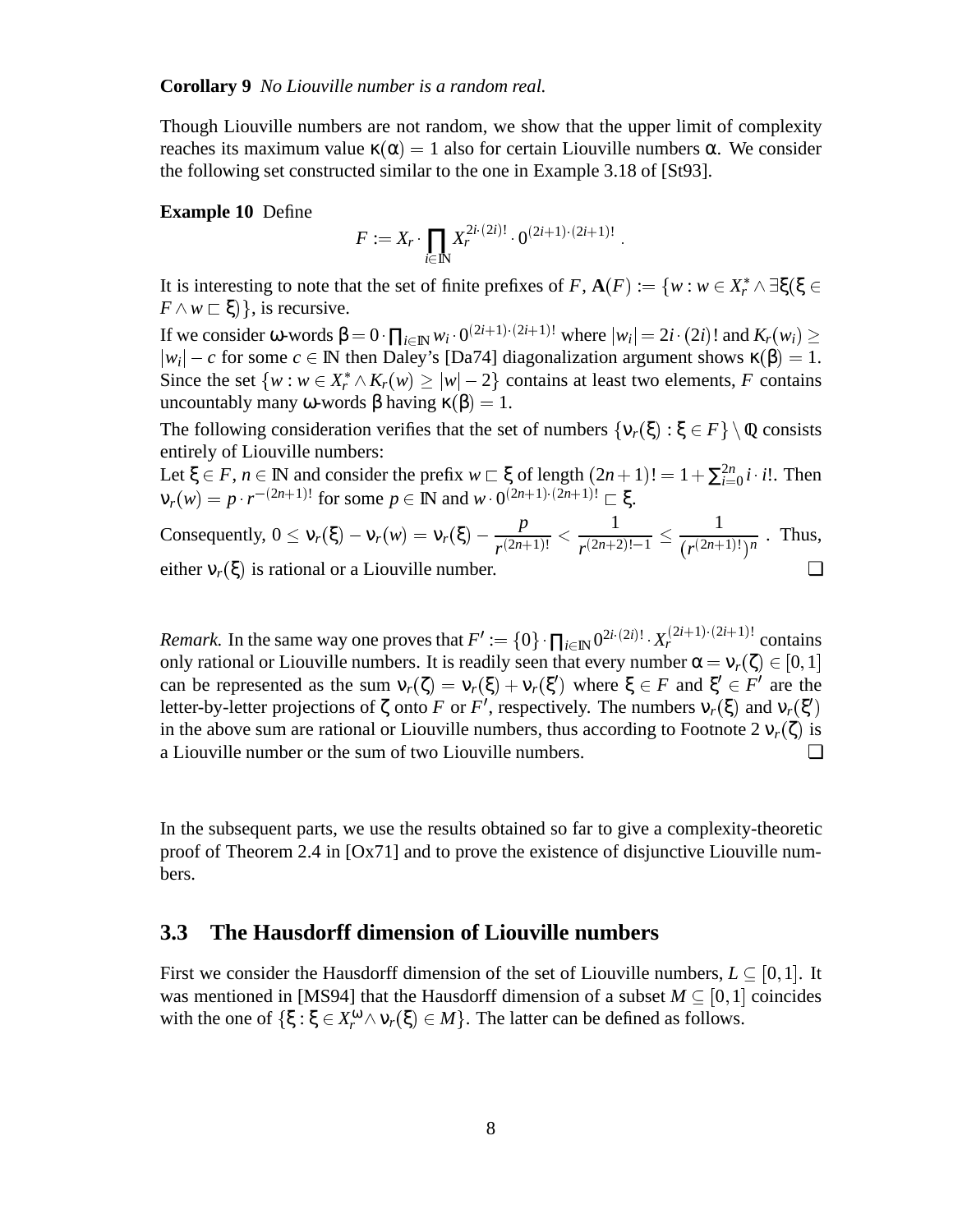**Definition 3** The *Hausdorff dimension* of a set  $F \subseteq X_r^{\omega}$ , dim *F*, is the smallest real number  $\alpha \geq 0$  such that for all  $\gamma > \alpha$  it holds

$$
\forall \boldsymbol{\epsilon} (\boldsymbol{\epsilon} > 0 \rightarrow \exists W (W \subseteq X^*_r \wedge F \subseteq W \cdot X^{\boldsymbol{\omega}}_r \wedge \sum_{w \in W} \left( r^{\gamma} \right)^{|w|} < \boldsymbol{\epsilon}) ) \ .
$$

>From the definition it is evident that Hausdorff Dimension is monotone with respect to set inclusion and that dim $\{\xi\} = 0$ . We mention still that Hausdorff Dimension is also countably stable.

$$
\dim \bigcup_{i \in \mathbb{N}} F_i = \sup_{i \in \mathbb{N}} \dim F_i \tag{7}
$$

For further properties of the Hausdorff dimension see, e.g., [Fa90]. In the papers [St93, St98] several connections between Hausdorff dimension and Kolmogorov complexity are derived. We need here the following one proofs of which can be found in [Ry86] or [St93].

**Lemma 11** *For every*  $F \subseteq X_r^{\omega}$  *the following bound is true.* 

$$
\dim F \leq \sup \{\underline{\kappa}(\xi): \xi \in F\}
$$

Now we obtain Theorem 2.4 in [Ox71].

**Corollary 12** *The set of Liouville numbers*  $L \subseteq [0,1]$  *has Hausdorff dimension* dim $L = 0$ *.* 

#### **3.4 Disjunctive Liouville numbers**

In this last part we turn to disjunctive  $\omega$ -words. As it was mentioned above, an  $\omega$ -word  $\xi \in X_r^{\omega}$  is called *disjunctive* provided every word  $w \in X_r^*$  appears as an infix of  $\xi$ , that is,  $\forall w (w \in X_r^* \to \exists \nu (v \sqsubset \xi \wedge v \cdot w \sqsubset \xi).$ 

Proposition 8 of [JT88] proves that for every  $r > 2$  there are uncountably many disjunctive  $\xi \in X_r^{\omega}$  such that  $v_r(\xi)$  is a Liouville number. The paper [He96] presents examples of Liouville numbers whose expansions are disjunctive with respect to one base, but not to with respect to all bases (e.g.  $\sum_{i=1}^{\infty} r^{-i!-i}$  which is not disjunctive in the scale of *r*). We prove the existence of Liouville numbers disjunctive with respect to all bases.

**Lemma 13** *There are uncountably many Liouville numbers*  $\alpha$  *such that for every r*  $\in$ **,**  $r ≥ 2$ *the* **ω***-word* **ξ ∈**  $X_r^ω$ *with* $v_r(ξ) = α$ *is disjunctive.* 

**Proof.** Eq. (5.3) of [St93] shows that an  $\omega$ -word  $\xi \in X_r^{\omega}$  with  $\kappa(\xi) = 1$  is disjunctive. In fact, if  $\xi \in X_r^{\omega}$  does not contain a word  $w \in X_r^*$  of length  $|w| = l$  as infix then  $\kappa(\xi) \leq l^{-1} \cdot \log_r(r^l-1) < 1$ . Now Example 10 yields the existence of Liouville numbers which are disjunctive in every scale  $r$ .  $\Box$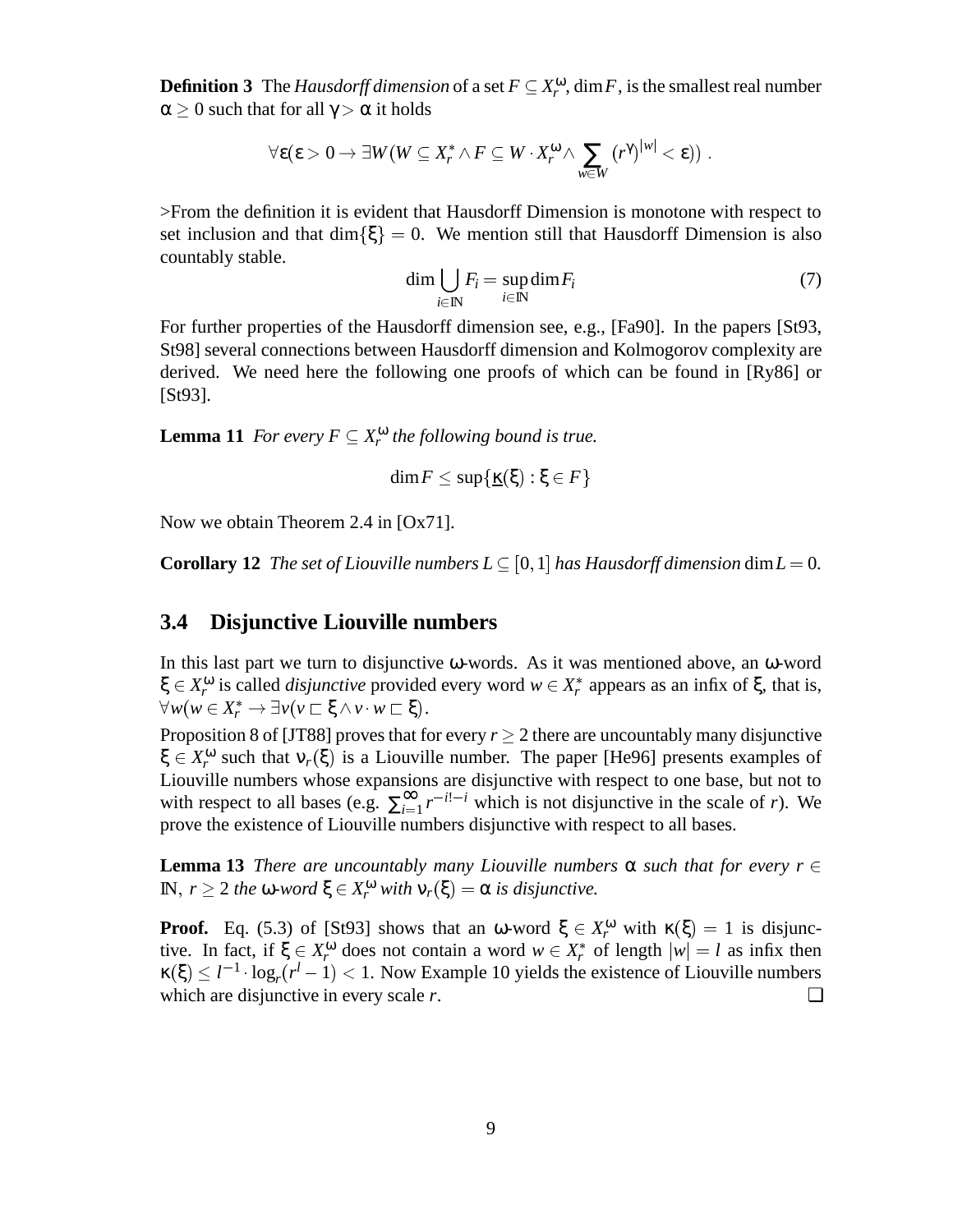# **References**

- [CH94] J.-Y. Cai and J. Hartmanis, On Hausdorff and topological dimensions of the Kolmogorov complexity of the real line. J. Comput. System Sci. **49** (1994) 3,  $605 - 619.$
- [Ca94] C. Calude, *Information and Randomness. An Algorithmic Perspective.* Springer-Verlag, Berlin, 1994.
- [CC96] C. Calude and C. Câmpeanu, Are Binary Codings Universal ?, Complexity **1**  $(1996)$  15, 47 – 50.
- [CJ94] C. Calude and H. Jürgensen, Randomness as an invariant for number representations. In: Results and Trends in Theoretical Computer Science (H. Maurer, J. Karhumäki, G. Rozenberg, Eds.), Lecture Notes in Comput. Sci., Vol. **812**, Springer-Verlag, Berlin, 1994, 44 – 66.
- [Cs59] J.W.S. Cassels, On a problem of Steinhaus about normal numbers. Colloquium Math. **7** (1959), 95 – 101.
- [Ch87] G. J. Chaitin, Information, Randomness, & Incompleteness. Papers on Algorithmic Information Theory. World Scientific, Singapore, 1987.
- [Da74] R.P. Daley, The extent and density of sequences within the minimal-program complexity hierarchies. J. Comput. System Sci. **9** (1974), 151 – 163.
- [He96] P. Hertling, Disjunctive ω-words and Real Numbers, Journal of Universal Computer Science **2** (1996) 7, 549 – 568.
- [HW98] P. Hertling and K. Weihrauch, Randomness Spaces. in: Automata, Languages and Programming, Proc. 25<sup>th</sup> Int. Colloq. ICALP'98, (K. G. Larsen, S. Skyum and G. Winskel, Eds.), Lecture Notes in Comput. Sci., Vol. **1443**, Springer-Verlag, Berlin, 1998, 796 – 807.
- [Fa90] K.J. Falconer, *Fractal Geometry*. Wiley, Chichester, 1990.
- [JT88] H. Jürgensen and G. Thierrin, Some structural properties of ω-languages. in: Sbornik 13th Nat. School "Applications of Mathematics in Technology", Sofia, 1988, 56 – 63.
- [LV93] M. Li and P.M.B. Vitányi, An Introduction to Kolmogorov Complexity and its Applications. Springer–Verlag, New York, 1993.
- [MS94] W. Merzenich and L. Staiger, Fractals, dimension, and formal languages. RAIRO–Inform. Théor. **28** (1994) 3–4, 361 – 386.
- [Ox71] J.C. Oxtoby, Measure and Category. Springer-Verlag, Berlin 1971.